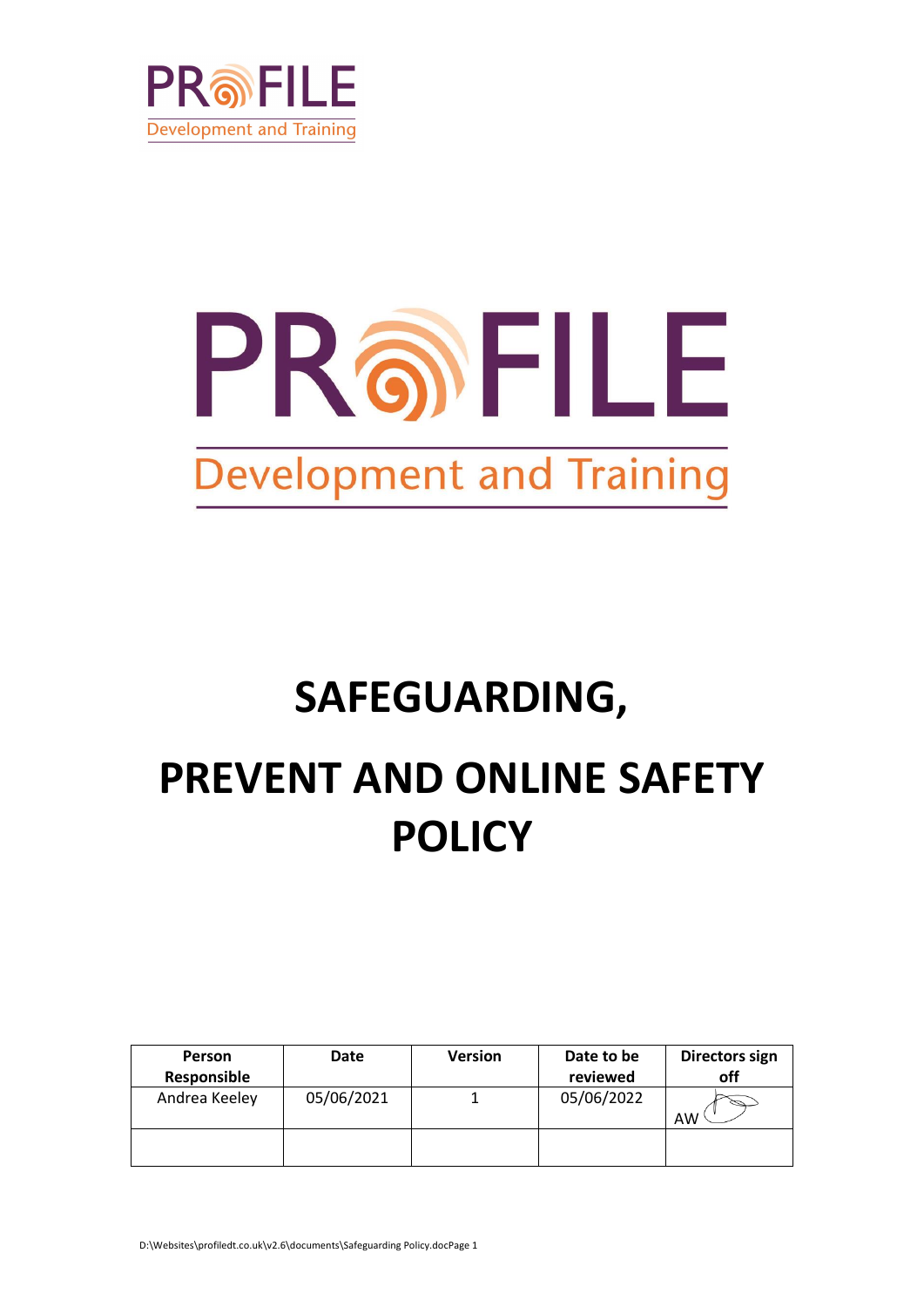

#### **PURPOSE**

The purpose of this document is to outline Profile's policy on responding to concerns regarding the safeguarding, welfare and protection of children, young people and vulnerable adults, including those that may be at risk of radicalisation. This policy provides guidance to all staff who may come across concerns of this nature within the context of their work and in line with 'Keeping Children Safe in Education (2020). It is designed to provide a basic procedure which should be followed. The aims of this policy are to:

- **S** Ensure consistent good practice
- **6** Ensure all staff understand their professional duty regarding learners' safety and welfare
- **Ensure staff know how to help and protect learners that may be at risk of** being harmed
- **•** Provide clear guidelines for recording and reporting concerns and disclosures
- **S** Ensure staff are aware of their duty to share information with the internal safeguarding team and appropriate authorities
- **S** Ensure staff understand their responsibility to teach learners about safeguarding, including Prevent

The 'Working together to safeguard children 2018' guide defines safeguarding and promoting the welfare of children. It is defined for the purposes of this guidance as:

- **•** Protecting children from maltreatment
- **•** Preventing impairment of children's health or development
- **Ensuring that children grow up in circumstances consistent with the provision** of safe and effective care
- **Taking action to enable all children to have the best outcomes**

The 'Care Act 2014' defines safeguarding adults as:

Protecting adults right to live in safety and live free form abuse and neglect

[Working together to safeguard children](https://www.gov.uk/government/publications/working-together-to-safeguard-children--2)

[Keeping children safe in education](https://www.gov.uk/government/publications/keeping-children-safe-in-education--2)

The CHANNEL panel protects vulnerable people from being drawn into terrorism.

[Channel Duty Guidance](https://assets.publishing.service.gov.uk/government/uploads/system/uploads/attachment_data/file/425189/Channel_Duty_Guidance_April_2015.pdf)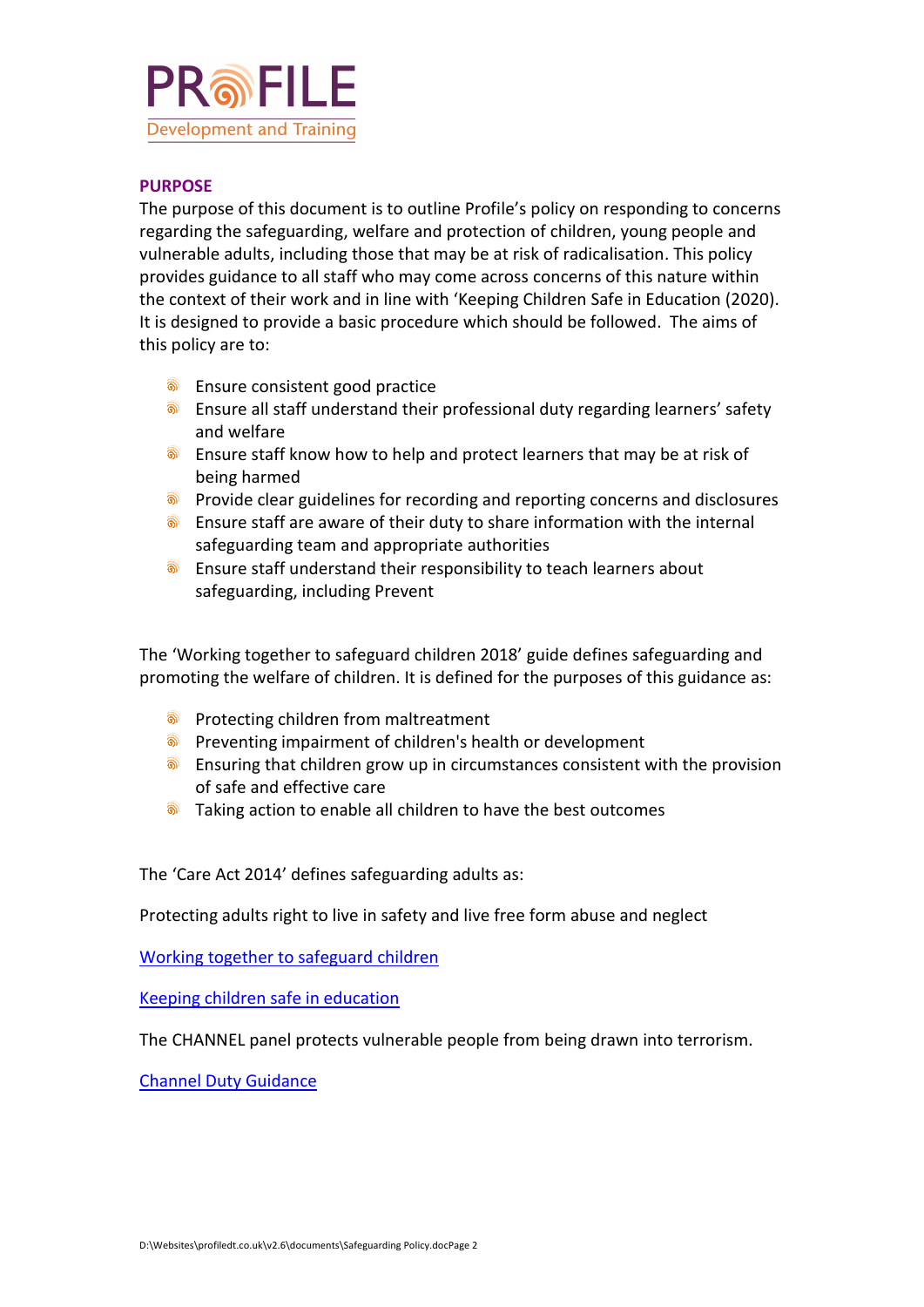

#### **STATEMENT OF COMMITMENT**

Profile is committed to ensuring that, in all aspects of its activities, it contributes to the safeguarding of all children, young people and vulnerable adults. Profile will achieve this through effective monitoring of all learners (including their interaction with children, young people and vulnerable adults) and all Profile staff, thereby ensuring that all potentially at-risk groups are in receipt of appropriate levels of care, services and education. Contributing to the safeguarding of children, young people and vulnerable adults is a core part of our business.

It has been agreed by the senior management team that all staff, regardless of role, who work for Profile, will have an enhanced DBS check carried out every 3 years.

#### **DEFINITION OF ABUSE**

Abuse is a violation of an individual's human and civil rights by another person or persons. Abuse may consist of single or repeated acts. It may be physical, verbal or psychological, it may be an act of neglect or omission to act, or it may occur when a vulnerable person is persuaded to enter into a financial or sexual transaction to which he or she has not consented or cannot consent. Abuse can occur in any relationship and may result in significant harm, or exploitation of, the person subjected to it.

Abuse can take the form of:

- ை physical abuse – including hitting, pushing, kicking, misuse of restraint or inappropriate sanctions
- $\delta$  sexual abuse including sexual assault or acts to which the adult did not, or could not consent
- ெ psychological abuse – including emotional abuse, threats, deprivation of contact, humiliation, intimidation, coercion, verbal abuse, isolation or withdrawal from services
- $\delta$  financial or material abuse including exploitation and pressure in connection to wills, property, inheritance or financial transactions
- ை neglect or acts of omission – including ignoring medical or physical care needs, withholding of medication or adequate nutrition and failure to provide access to appropriate health, social care or educational services
- ெ discriminatory abuse – including racist, sexist and other forms of harassment
- ை abuse caused by poor care or by poor practice – this can take the form of isolated incidents or poor or unsatisfactory professional practice, through to pervasive ill treatment or gross misconduct
- ெ peer on peer abuse – this can include, but is not limited to, bullying (including cyber-bullying), gender-based violence, sexual violence, sexual harassment, sexting (the act of sending sexually explicit photos or messages via a mobile device) or upskirting (the act of placing a mobile device beneath a persons' clothing to take a photograph without consent)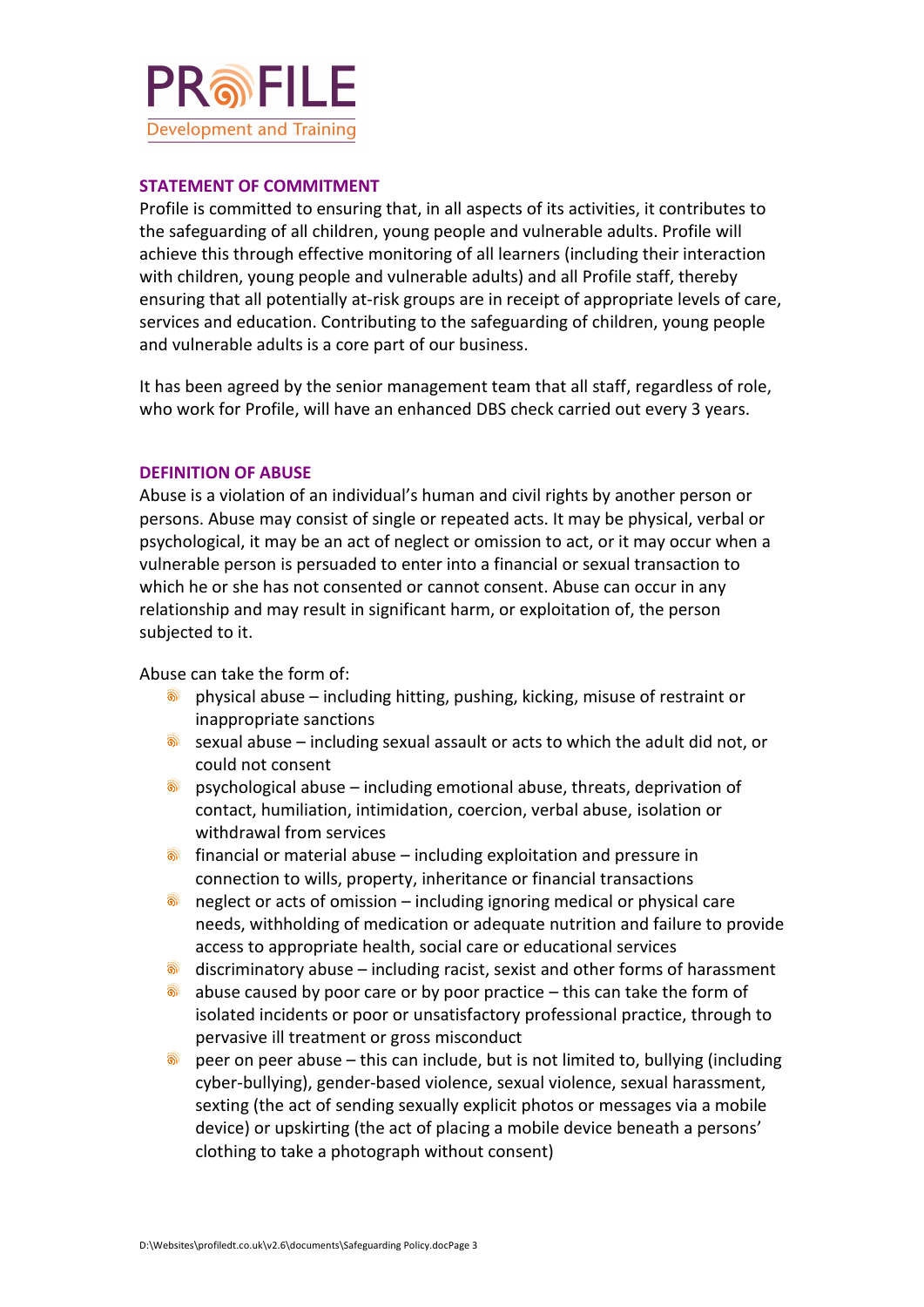

#### **AIMS AND OBJECTIVES**

Whilst dealing with learners directly or, where appropriate, when observing their interaction with others, including children, Profile will ensure that appropriate measures and practice to safeguard and promote the welfare of children, young people and vulnerable adults are in place. Profile will bring matters requiring attention to the relevant authorities.

Profile staff must have a good understanding of safeguarding concerns, including potential abuse and neglect of children, young people and vulnerable adults, which may come to light. Wherever we identify risks we will highlight them and seek to ensure that appropriate steps are taken to safeguard the persons concerned.

We will ensure that all Profile's employees, and those who undertake work on our behalf, maintain a proper focus on safeguarding children, young people and vulnerable adults and that this is reflected both in sound individual practice and our internal policies and guidance, following the Education Act 2002 and the Education and Training (Welfare of Children) Act 2021. All permanent and contracted staff must:

- s give highest priority to children's welfare
- ெ recognise, identify and respond to signs of abuse, neglect and other safeguarding concerns relating to children, young people and vulnerable adults
- **•** respond appropriately to disclosure of abuse
- **6** respond appropriately to allegations against candidates, Profile staff, other adults, and against themselves
- **a** act appropriately whilst undertaking the work of Profile
- **The understand safe practice in carrying out their duties**
- ெ be alert to the risks which abusers, or potential abusers, may pose
- **•** undertake safeguarding training on employment, and regular update training thereafter
- **•** contribute as necessary to all stages of Profile's safeguarding processes.

#### **PROFILE'S RESPONSIBILITIES**

If at any time a member of staff witnesses anything which gives rise to a concern that abuse of some kind has taken place, the matter must be reported to Profile's Designated Safeguarding Lead or Deputy Designated Safeguarding Lead within 48 hours -

#### **Andrea Keeley – Designated Safeguarding Lead**

#### **Casey Gibbons – Deputy Designated Safeguarding Lead**

**Email - [safeguarding@profiledt.co.uk](mailto:safeguarding@profiledt.co.uk)**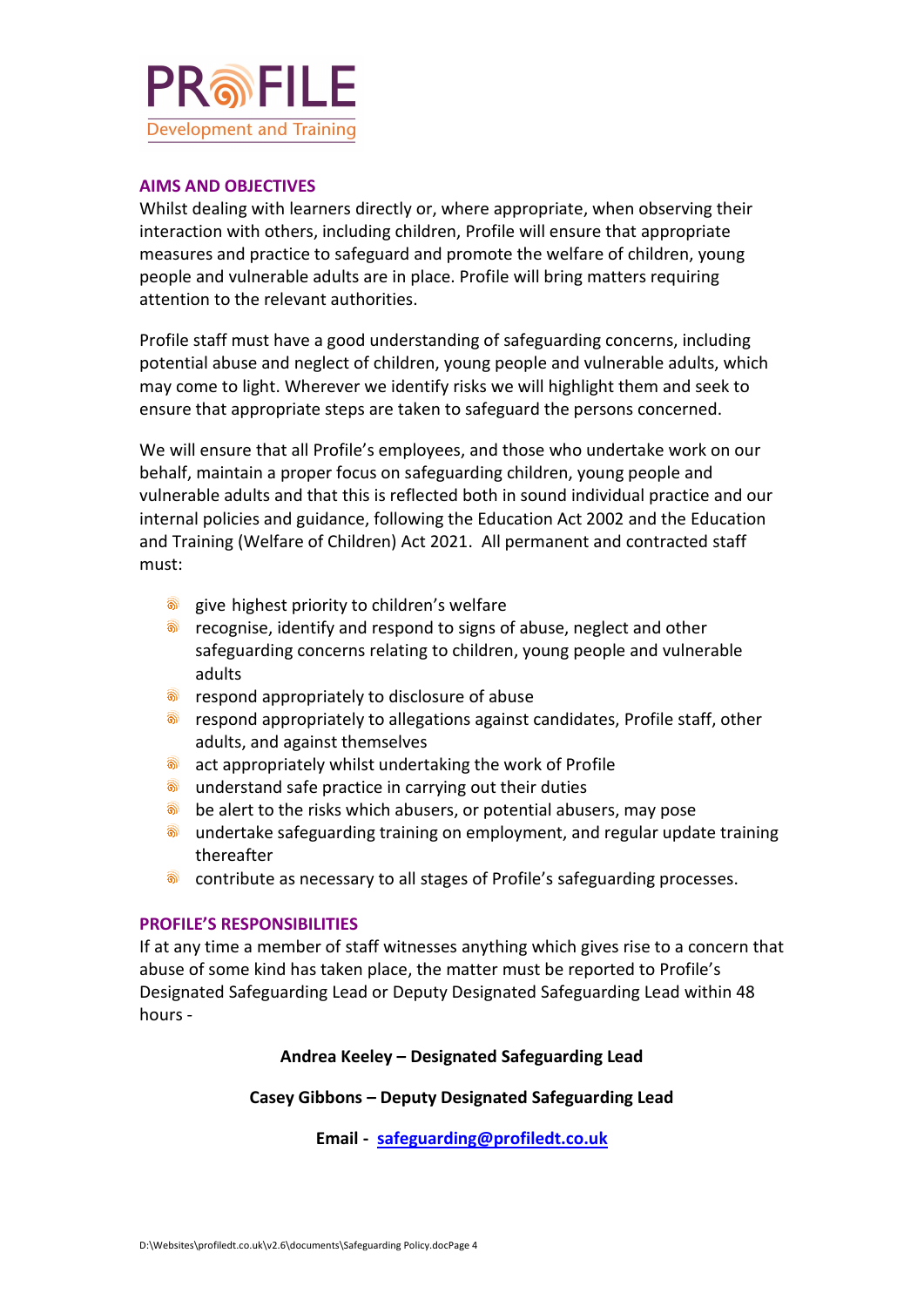

#### **Telephone- 01843 609300**

Profile will ensure that it helps to bring to justice the perpetrators of crimes against children, young people and vulnerable adults by reporting the matter to the appropriate authority immediately.

#### **SPECIFIC SAFEGUARDING ISSUES**

All staff must be aware of the signals that children are at risk from or are involved with serious violent crime. Advice can be found in the Home Office's [Preventing](https://assets.publishing.service.gov.uk/government/uploads/system/uploads/attachment_data/file/418131/Preventing_youth_violence_and_gang_involvement_v3_March2015.pdf)  [youth violence and gang involvement](https://assets.publishing.service.gov.uk/government/uploads/system/uploads/attachment_data/file/418131/Preventing_youth_violence_and_gang_involvement_v3_March2015.pdf) and [Criminal Exploitation of children and](https://assets.publishing.service.gov.uk/government/uploads/system/uploads/attachment_data/file/741194/HOCountyLinesGuidanceSept2018.pdf)  [vulnerable adults: Count Lines guidance](https://assets.publishing.service.gov.uk/government/uploads/system/uploads/attachment_data/file/741194/HOCountyLinesGuidanceSept2018.pdf)

[Domestic abuse: get help during the](https://www.gov.uk/guidance/domestic-abuse-how-to-get-help#coronavirus-covid-19-and-domestic-abuse) coronavirus (COVID-19) outbreak [Mental health and wellbeing](https://www.nhs.uk/conditions/stress-anxiety-depression/) [Anti-bullying information](https://www.anti-bullyingalliance.org.uk/) [Preventing bullying](https://www.gov.uk/government/publications/preventing-and-tackling-bullying) [Workplace bullying and harassment](https://www.gov.uk/workplace-bullying-and-harassment) Female genital [mutilation \(FGM\)](https://www.gov.uk/government/publications/multi-agency-statutory-guidance-on-female-genital-mutilation) [Forced marriage](https://www.gov.uk/guidance/forced-marriage) [Child sexual exploitation](https://www.gov.uk/government/publications/child-sexual-exploitation-definition-and-guide-for-practitioners) [Advice to parents and carers on gangs](https://www.gov.uk/government/publications/advice-to-parents-and-carers-on-gangs) [Controlling or coercive behaviour in an intimate or family relationship](https://www.gov.uk/government/publications/statutory-guidance-framework-controlling-or-coercive-behaviour-in-an-intimate-or-family-relationship) [Online safety guidance](https://www.kelsi.org.uk/child-protection-and-safeguarding/e-safety) for education settings [Safeguarding children in whom illness is fabricated](https://www.gov.uk/government/publications/safeguarding-children-in-whom-illness-is-fabricated-or-induced) or induced **[Hate](https://educateagainsthate.com/)** 

#### **SAFER RECRUITMENT**

Profile's recruitment process meets the Children Safeguarding Board/Adult Safeguarding Board guidelines for recruiting staff and associates by

- **•** Verifying their identity and their academic or vocational qualifications
- **•** Obtaining professional and character references
- **Checking previous employment history**
- **S** Ensuring that candidates have the physical and mental capacity for the role for which they are being considered
- **The Interviews are undertaken either face to face or virtually**
- **Mandatory vetting and barring checks are undertaken regularly throughout** employment

#### **PROCEDURE FOR REPORTING SAFEGUARDING CONCERNS**

When a disclosure is made, it is important to remember the following:

ଲି Remain calm and reassure the person that they have done the right thing by speaking up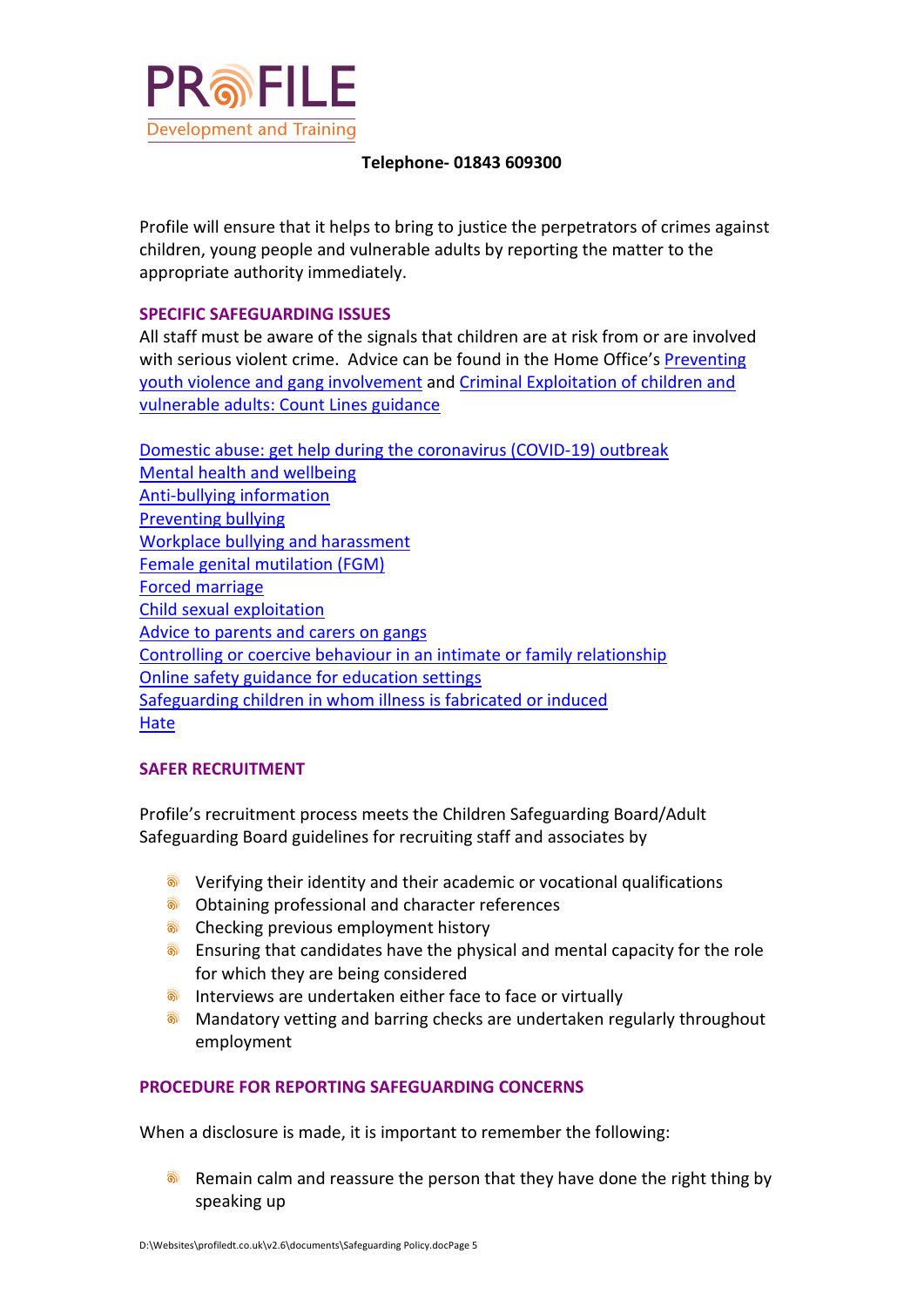

- Listen carefully and give the person time to speak ை
- ெ Explain that only the professionals who need to know will be informed, never promise confidentiality if the learner is at risk of harm or danger
- **Act immediately, and do not try to address the issue yourself**
- **If is not for you to decide whether a suspicion or claim is true; all instances** must be taken seriously

Contact Profile's Designated Safeguarding Lead (DSL) (or the Deputy Designated Safeguarding Lead (DDSL) if the DSL is unavailable) within 2 hours of a disclosure or incident, and BEFORE any external agency, unless there is immediate danger

#### **RESPONDING TO PROTECTION CONCERNS**

Whilst delivering work-based learning, Profile staff may encounter protection concerns. The concern might relate to:

- what is or may be happening (or happened in the past) to a child, young person or vulnerable adult in an organisation where we are delivering training (e.g. in a nursery or school), or
- $\bullet$  what is happening (or happened) outside that organisation (e.g. in the at-risk person's own family).

The concern may be brought to our attention by the child, young person or vulnerable adult themselves, alleged by others or through direct inspection activity and observation. The concerns may therefore be about the behaviour of a:

- **n** member of staff (e.g. a teacher, social worker or playgroup worker);
- **a** provider of a service (e.g. a volunteer);
- **Theorem Contract and the child, young person or vulnerable adult); or**
- ை another adult (including another member of Profile staff).

The concern could relate to **actions** or **inaction** (for instance an insufficient response by someone to information regarding the risk of significant harm to a child, young person or vulnerable adult).

The concern may be about a current situation or past events and may be about allegations or disclosures of physical abuse, sexual abuse, emotional abuse or neglect, or a combination of one or more of these categories.

Profile staff may receive this information by one or more means, such as a telephone call, a letter, an email, through observation, discussion, and the examination of documents.

#### **IMMEDIATE ACTION TO TAKE IF A PROFILE STAFF MEMBER OBSERVES ABUSE WHILST IT IS TAKING PLACE**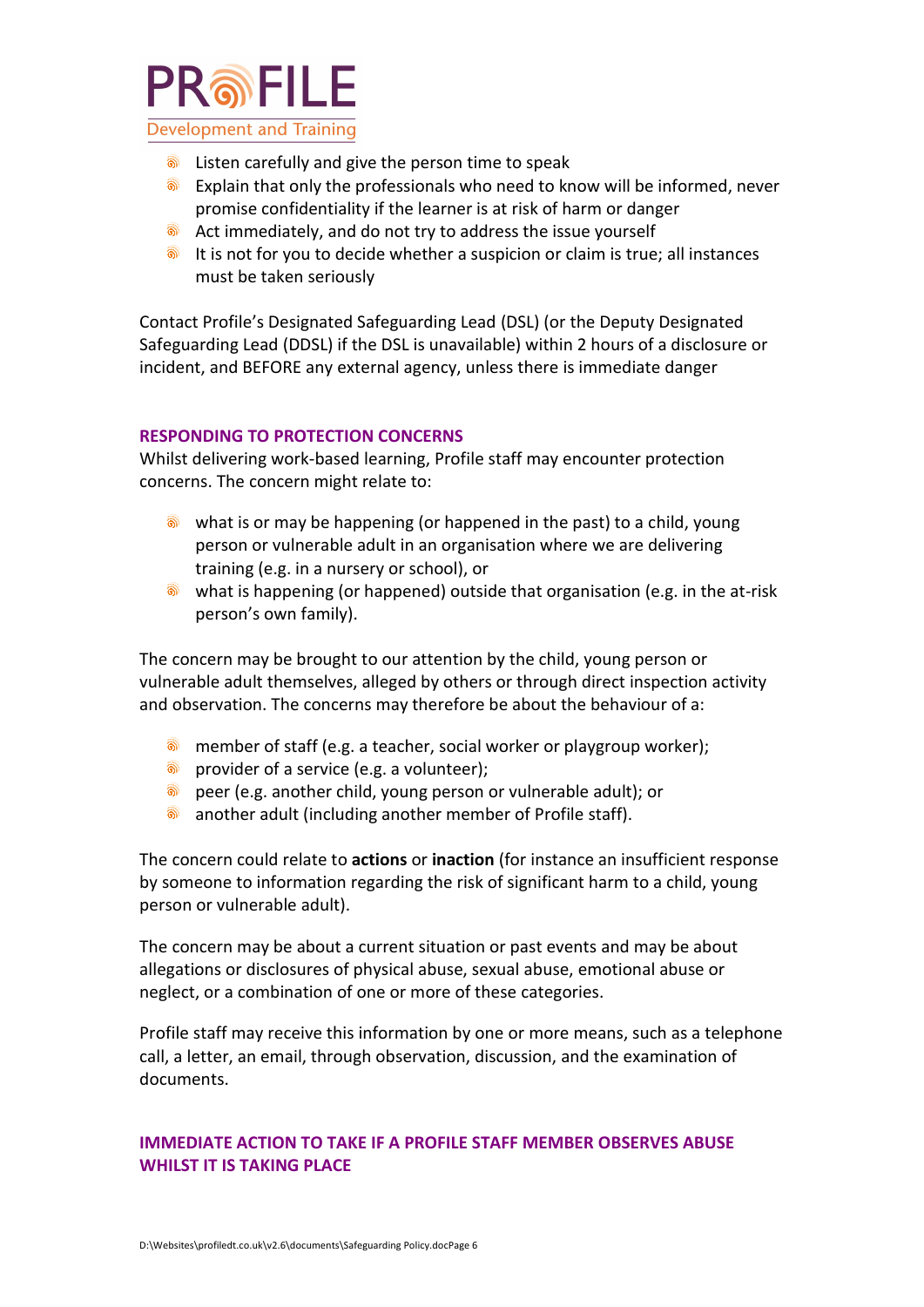

This could take a number of forms, for instance seeing an adult hit a child, observing a member of staff using inappropriate restraint on a young person or witnessing the neglect of basic care needs of a disabled person.

First of all, Profile staff must do all they can to stop the abuse immediately without putting the child, young person or vulnerable adult or yourself, at undue risk by:-

- **informing the perpetrator of your concerns;**
- ை advising him/her to stop the action immediately;
- **a** asking them to move themselves to an area where there is no contact with children, young people and vulnerable adults; and
- ை advising him/her that you will immediately be informing the senior manager on site or elsewhere within the organisation.

If the perpetrator fails to desist, you must take appropriate action to stop the abuse and call for assistance. If the perpetrator does desist, and even if they leave the scene as requested, it is essential that you stay with the child, young person or vulnerable adult until you can transfer them to the care of another responsible adult.

After the incident has ended, Profile staff must:-

- **•** report the incident immediately to workplace's senior person on site, and/or elsewhere in the organisation, where appropriate;
- take notes of what has been said, what you have heard or seen (if it is not ெ possible to do this at the time, do so immediately afterwards). Keep the notes taken at the time, without amendment, omission or addition, whatever subsequent reports may be written. The notes should be dated and signed. The notes should cover what you saw, who said what, what action you took, and the details of date, time and location and name of child and perpetrator; and
- **•** report the incident and provide a copy of the notes made to the Designated Safeguarding Officer.

#### **IMMEDIATE ACTION TO TAKE IF YOU RECEIVE AN ALLEGATION OF POSSIBLE HARM TO A CHILD, YOUNG PERSON OR VULNERABLE ADULT.**

On any occasion where Profile staff receive such an allegation, they must: -

- stop other activity and focus on what they are being told. Responding to ெ suspicion of abuse takes immediate priority;
- **never promise confidentiality or agree to "keep it a secret". Explain clearly to** the person raising the concern about what you expect will happen next. You can assure them that you will only tell those you have to tell to try to get the matter dealt with. You can and should express support and reassurance to the person giving you the information, that the matter will be dealt with quickly and appropriately;
- avoid asking leading questions like "Did he do X to you?" or "How did he hurt ெ the young person" but use open questions like "Can you tell me what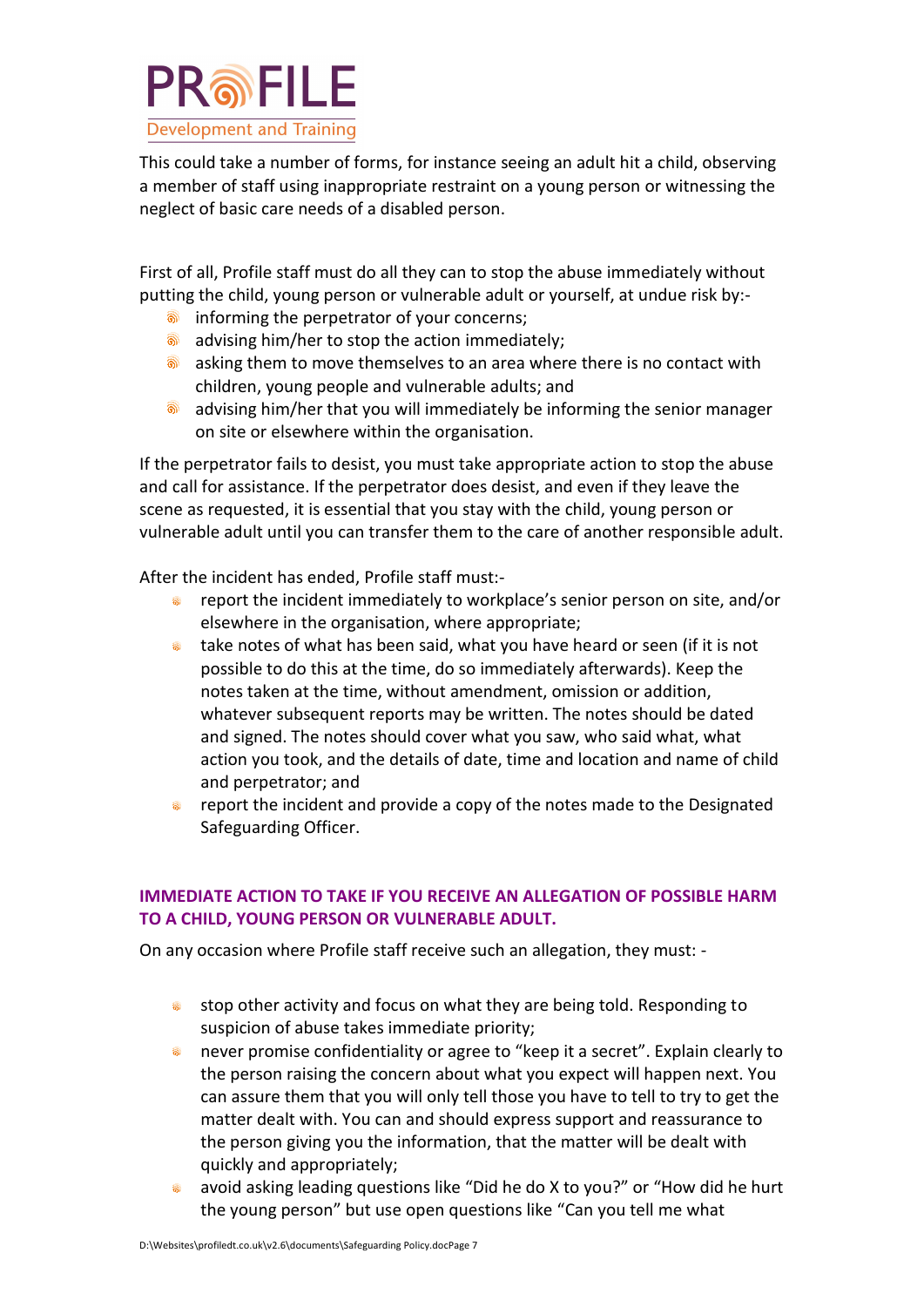

happened?" Leading questions and anything likely to suggest ideas or interpretations could jeopardise subsequent proceedings.

Profile staff should only ask what they need to know to come to a judgement about whether abuse may have taken place and to gather factual details. You do not need full details but do need sufficient information for an informed referral. Details that are appropriate to record are: -

- **a** details of the concern/allegation;
- **name, DOB and address of the child or young person;**
- details of the service/setting being inspected including contact details of manager on site etc; and
- if possible, additional relevant information regarding the child e.g. ethnicity ெ and details of other agencies involved.

Profile staff should consider whether immediate action is needed to secure the protection of any children, young people or vulnerable adult who may be at risk. Think about who may be at risk, in the light of what you have been told or suspect:

- if Profile staff are onsite with any children, young people or vulnerable  $\widehat{\circ}$ adults, who may be at immediate risk, they must consider what action may be necessary to secure their safety. They will need to stay with those who may be at immediate risk until you they can be transferred to the care of another responsible adult. Staff will then need to contact the senior staff member onsite so they can take responsibility for further action
- if Profile staff are not onsite with a child, young person or vulnerable adult, discuss how they may make themselves safe. Take into account their wishes about any immediate protection. Check whether anyone else may be at risk and consider what action is necessary to secure their immediate safety.

As in the section above, Profile staff must take and keep notes (including emails) of what has been said. After all information has been recorded, Profile staff must report the matter to the relevant Senior Manger in the workplace to which the allegation refers and to the Safeguarding Officer. If the allegation is regarding the Senior Manager of the workplace, the matter should be referred to the relevant authority (e.g. KCC, local Council, Social Services). On any occasion, if the matter is serious, it should be reported directly to the Police.

Allegations have to be reported within 48 hours.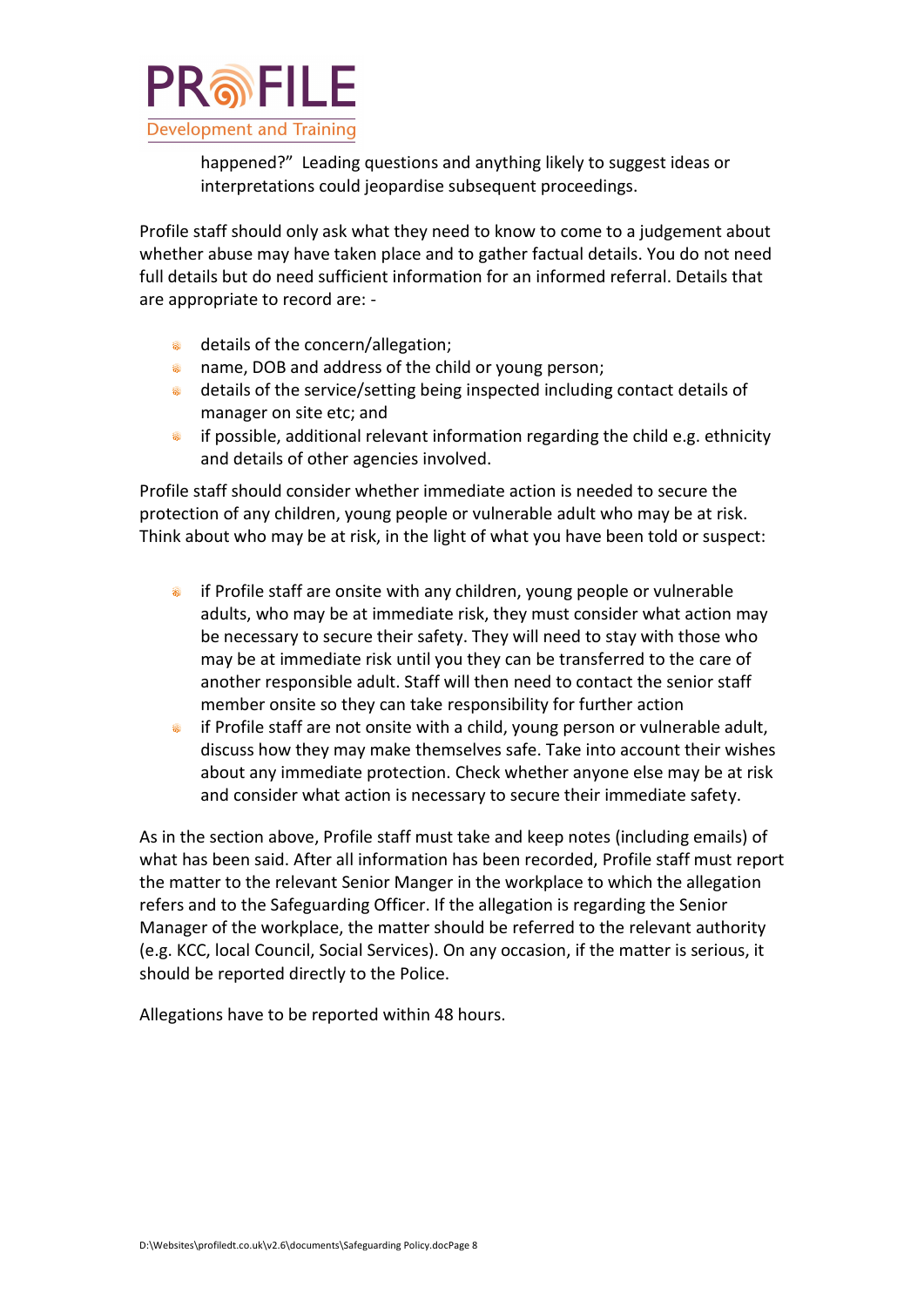

## **PREVENT STRATEGY**

#### **WHAT IS PREVENT?**

[The Prevent Strategy](http://www.traffordccg.nhs.uk/wp-content/uploads/2014/05/prevent-strategy-review.pdf) is a cross-Government policy that forms one of the four strands of CONTEST: the United Kingdom's [Strategy for Counter Terrorism.](http://www.traffordccg.nhs.uk/wp-content/uploads/2014/05/strategy-contest.pdf) It includes the anti-radicalisation of vulnerable adults and children.

#### **STRATEGIES FOR PREVENTING EXTREMISM**

The Office for Security & Counter Terrorism works to counter the threat from terrorism and their work is detailed in the counter terrorism strategy [CONTEST.](https://assets.publishing.service.gov.uk/government/uploads/system/uploads/attachment_data/file/716907/140618_CCS207_CCS0218929798-1_CONTEST_3.0_WEB.pdf) This strategy is organised around four work streams, each comprising a number of key objectives:

- **PURSUE: To stop terrorist attacks**
- **••** PREVENT: To stop people becoming terrorists or supporting terrorism
- **PROTECT: To strengthen our protection against a terrorist attack**
- **PREPARE:** To mitigate the impact of a terrorist attack

The PREVENT programme in the training sector has the following key elements:

- **s** to encourage all learners to reach their full potential in a safe and supportive learning environment
- **•** to educate learners and employers about the potential of radicalisation and raise awareness of this issue in all organisations we work with
- when necessary, raise any concerns with the appropriate authorities

The threat to the UK from international terrorism is substantial. The terrorist threats we now face are more diverse than ever before, dispersed across a wider geographical area and often in countries without effective governance. We therefore face an unpredictable situation.

Dealing with violent extremism has been necessary in the past. Throughout history there have been groups prepared to use violence to achieve their aims. A small minority of these seek to radicalise young people with an ideology which justifies the use of violence through a distorted interpretation of a set of values (often associated with a religion or belief system).

In line with guidance from the Department for Education (DfE), Profile Development and Training Limited has a zero-tolerance of extremist behaviour and ensures that our care, guidance and programmes empower young people to reject violent or extremist behaviour.

Whilst it remains very rare for young people to become involved in extremist activity, they can be exposed to extremist influences or prejudiced views, including via the internet, from an early age. Early intervention is a preferable way of tackling extremism.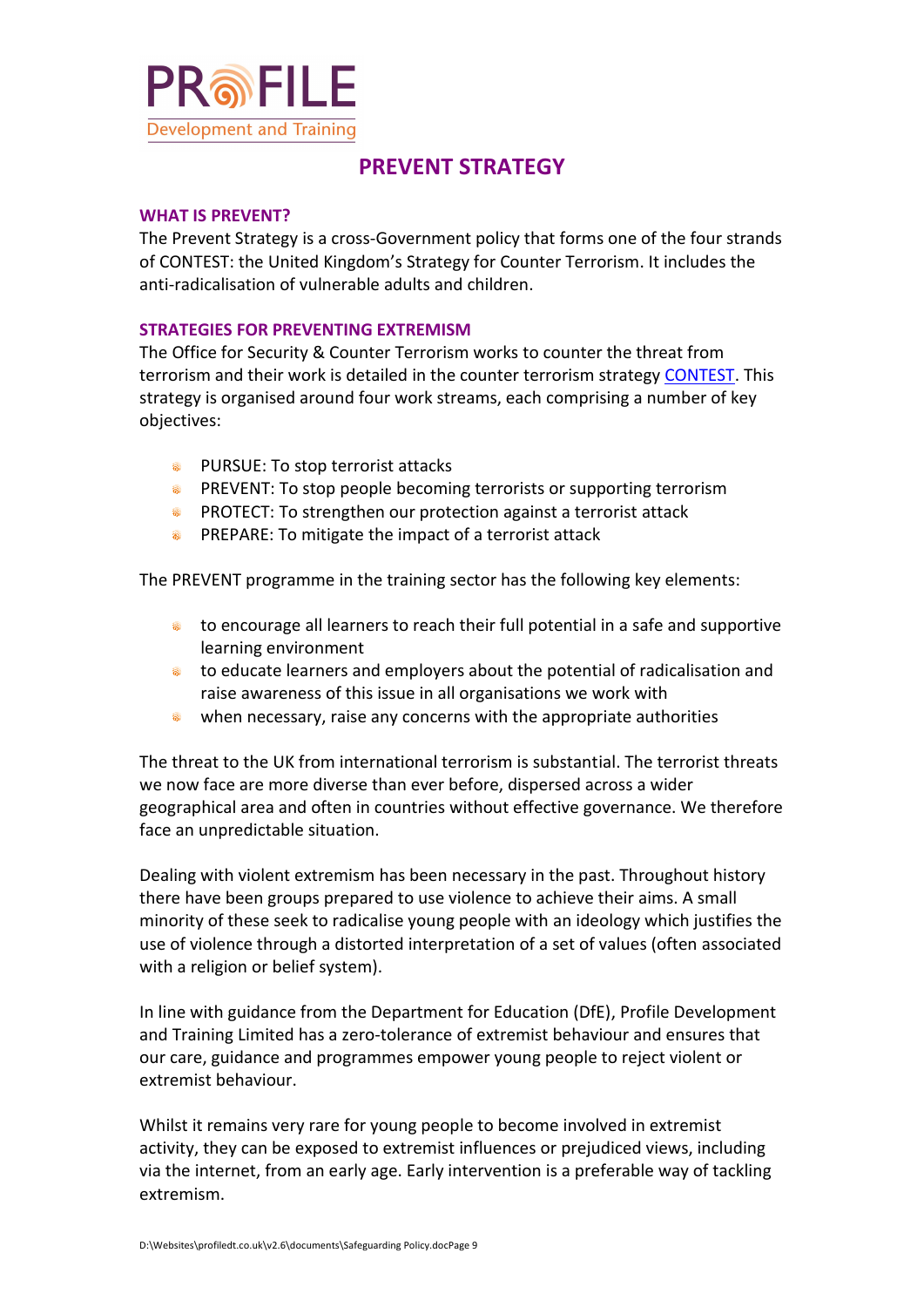

Our role, as a training provider, is outlined more specifically in The Department for Children, Schools and Families (DCSF) document 'Learning together to be safe: A toolkit to help schools/educational settings contribute to the prevention of violent extremism.'

#### **DEFINITION**

Extremism can be defined as "holding of extreme opinions: the holding of extreme political or religious views or the taking of extreme actions on the basis of those views".

#### **AIMS**

At Profile Development and Training Ltd, we follow the principles outlined in the DCSF toolkit which seeks to:

- ெ Raise awareness within schools/educational settings of the threat from violent extremist groups and the risks for young people.
- **•** Provide information about what can cause violent extremism, about preventative actions taking place locally and nationally and where we can get additional information and advice.
- **Musicis** Help schools/educational settings understand the positive contribution they can make to empower young people to create communities that are more resilient to extremism and protecting the wellbeing of particular pupils or groups who may be vulnerable to being drawn into violent extremist activity.
- **•** Provide advice on managing risks and responding to incidents locally, nationally or internationally that might have an impact on the school/educational setting community.

Profile Development and Training Limited will use these principles to guide our work in all areas including building on our work in:

- **Promoting positive outcomes for all learners.**
- **•** Promoting learner wellbeing, equalities and community cohesion.
- **Building the resilience of the company, working with partners, to prevent** learners becoming the victims or causes of harm.
- ெ Working with other agencies and interested parties to build community networks of support for the company

Profile will signpost employers and learners to relevant online PREVENT training to raise their awareness of potential issues.

#### <http://www.etflearners.org.uk/>

For those learners who are 16-17, parents are also provided with information and guidance in this subject.

In addition to this all members of the Profile Team will complete relevant annual update training in safeguarding and PREVENT and will raise any concerns with their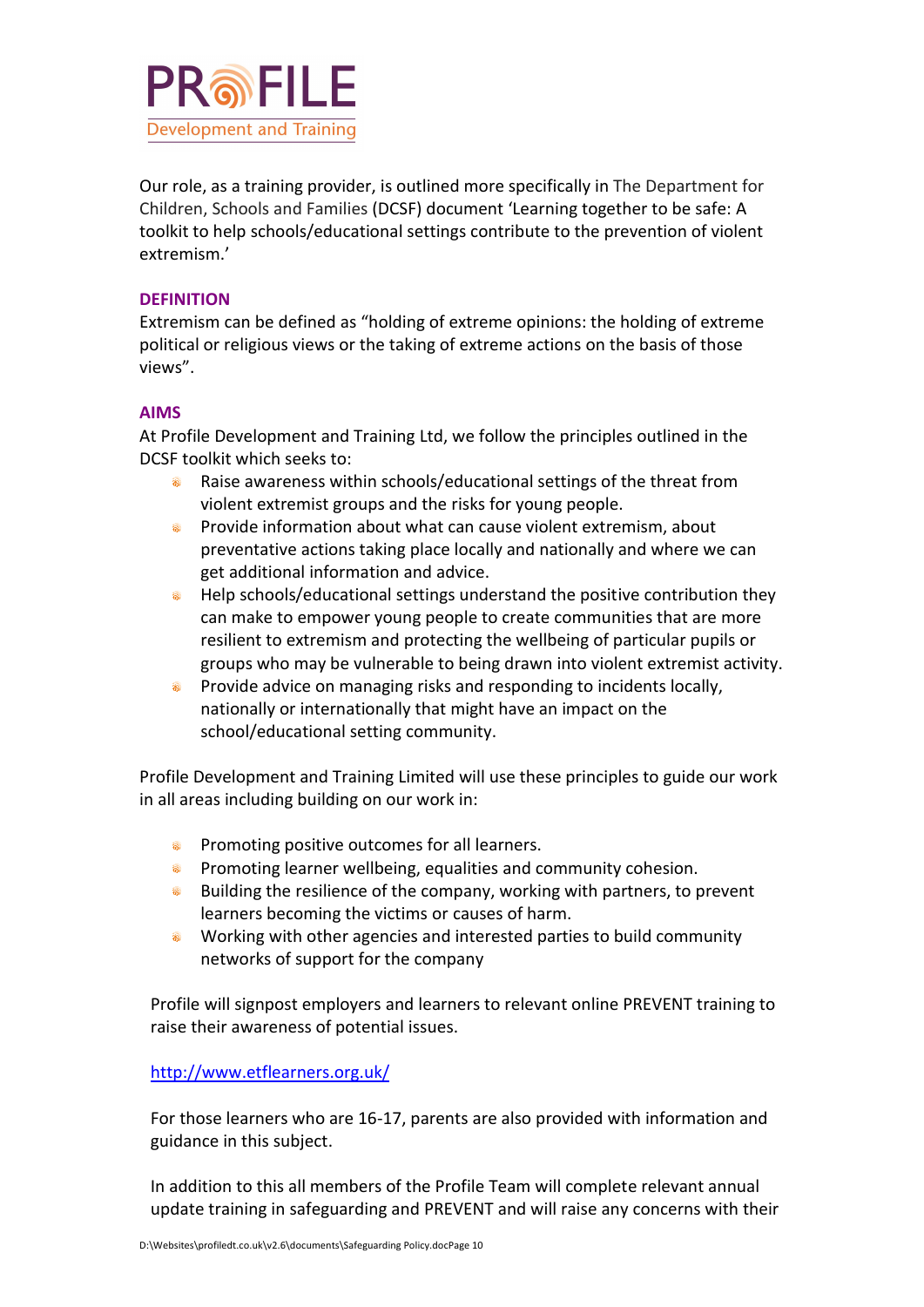

Line Manager and the Safeguarding Officer. These issues will be dealt with as a matter of priority for all parties as described above.

## **ONLINE SAFETY**

Profile believe that children and young people should be able to use the internet for education and personal development, but safeguards need to be in place to ensure they are kept safe at all times.

The online world provides everyone with many opportunities, however, it can also present risks and challenges. We have a duty to ensure that all children, young people and adults are protected from potential harm online and are kept safe, whether or not they are using Profile's network and devices.

There are three main areas to consider:

- ை **Content** – being exposed to illegal, inappropriate or harmful material, for example pornography, fake news, racist or radical and extremist views
- **Contact** being subjected to harmful online interaction with other users, for example commercial advertising as well as adults posing as children or young adults
- **Conduct** personal online behaviour that increases the likelihood of, or causes, harm, for example making, sending, and receiving explicit images or online bullying

All children, regardless of age, disability, gender reassignment, race, religion or belief, sex or sexual orientation, have the right to equal protection from all types of harm or abuse. Profile work in partnership with children, young people, their parents, carers and others in their approach to online safety.

All staff are responsible for providing clear and specific directions to our learners on how to behave online when using the internet, social media and mobile phones in a way that keeps them safe and shows respect for others. Our safeguarding policy provides a clear and robust procedure to enable us to respond appropriately to any incidents of inappropriate online behaviour, whether by an adult or child/young person.

Any child under the age of 18 must have a parent/guardian/carer present BEFORE any audio or visual footage of them is recorded by teaching staff unless consent has been provided beforehand. Written consent will be sought at the start of the programme. Only approved video conferencing software will be used (Microsoft Teams or Zoom).